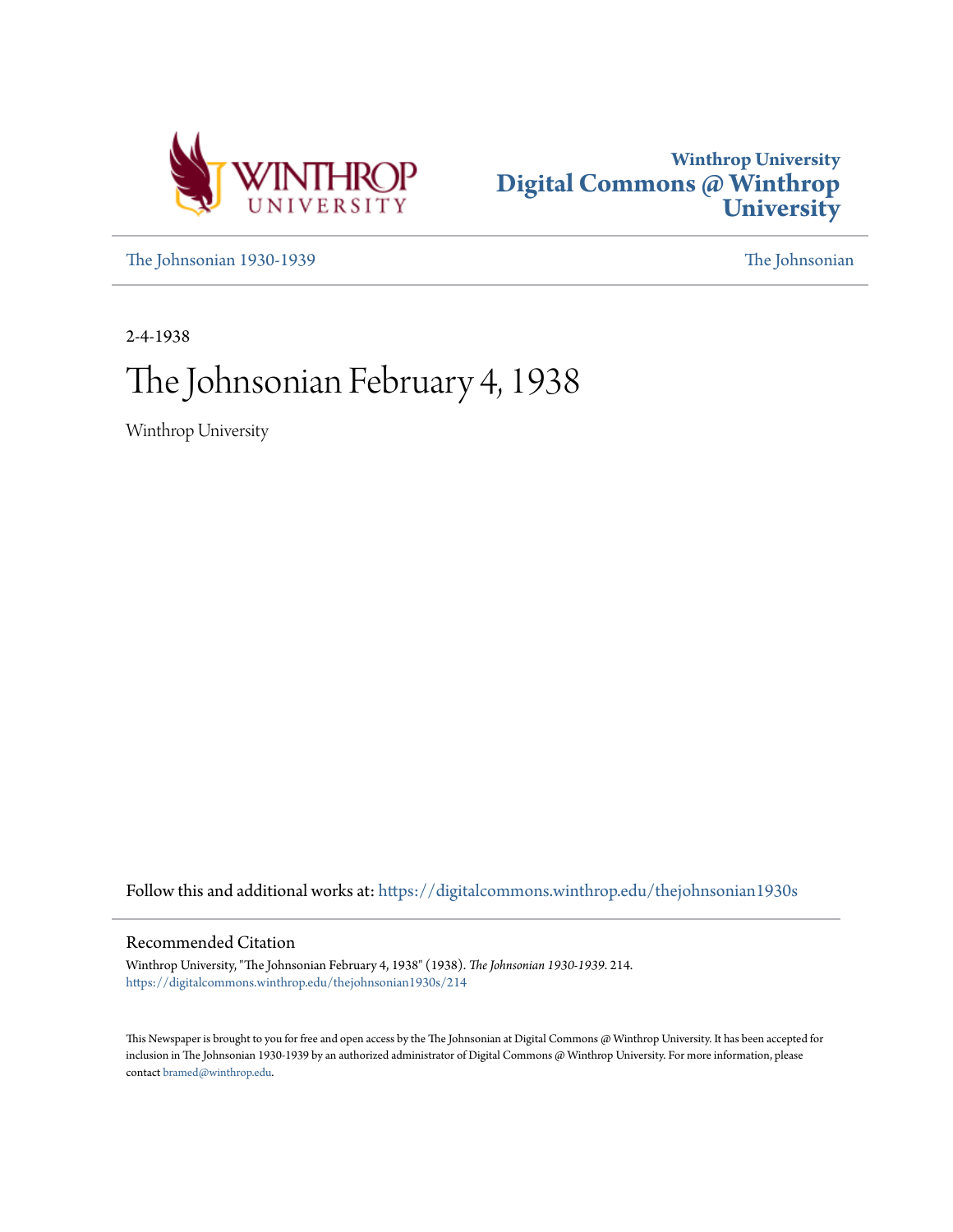**Cobb And Davis Elected Trustees** Of Winthrop

**Editorial Asides** 

we are with a new a

ty hard to do it.<br>stead of having pep m



**Senior Order Sponsors** An "Honor" Campaign

**VOL. 15, NO. 14** 

THE OFFICIAL PUBLICATION OF THE STUDENT BODY OF WINTHROP COLLEGE ROCK HILL, SOUTH CAROLINA, FRIDAY, FEBRUARY 4 1938

Friday, February 4

lab.<br>Materday, February 3<br>5:00-Rose Room, Johnson hall,<br>8. C. Union.<br>7:30-Picture show, Main audito-

7:30—Pieture abor, Main audi<br/>i $\begin{tabular}{l} \hline 130\!\!-\!\!-\!\!3\!cm\!>\!5\!nm\!>\!5\!nm\!>\!7\!km\!-3\!cm\!-3\!cm\!-3\!cm\!-3\!cm\!-3\!cm\!-3\!cm\!-3\!cm\!-3\!cm\!-3\!cm\!-3\!cm\!-3\!cm\!-3\!cm\!-3\!cm\!-3\!cm\!-3\!cm\!-3\!cm\!-3\!cm\!-3\!cm\!-3\!cm\$ 

4:39—Freshman Debaters' league,<br>Cilo hall annex,<br>4:30—Debaters' league, Cilo hal!<br>6:30—Vespers, Johnson hall.

e:so-vespers, Jonnaco nati.<br>Tharefay, February 10<br>4:30-National Council of Teache<br>of Mathematics, Dr. Stoke

classroom.<br>-Masquers, Johnson hall.

**24 Students Make** 

**Contributions To** 

**Winter Journal** 

**Alumna Writes** 

Guest Story As

**Feature Of Issue** 

Twenty-four students will<br>ontributions published in the

ret Bland

 $\frac{1}{2}$ week, according to<br>tor of The Journal.

iontributions published in the wis<br>er issue of The Winthrop Journs<br>which will be off the press in abo

µsese<br>⊢Lola

m, Ruth Ashmor

 $\sim$ 

Chosen Best Athletes Of 1937-38

Margie McMeckin, Marjorie Mitchell, and Florence<br>erson, who have been elected bost athletes of 1937-39 by<br>lietie Board. These students were selected on the base<br>vice, ability, skill, sportsmanship, and scholarship.

**SECONDARY ED.** 

**CLUB BIDS 12** 

**NEW MEMBERS** 

Plans For Trip To<br>C. C. C. Camp<br>Announced

Eleven juniors and one senior received bids for the Secondary Education club miter a meeting held<br>cation club miter a meeting held<br>Monday night at 0:30 in Johnson

Brabham, Los<br>ts, Caroline R

**Literary Society** 

Reorganization

Wade Hampton,

Curry, Winthrop

Merge With League

The three literary societies, Curry,<br>Wade Hampton, and Winthrop,<br>were reorganized and merged with<br>Debatera' league Wednesday, Janu-<br>ury 36, in Clio hall. Dr. Warren G. Kelih, head of th Winthrop history department and sponsor of the Debaters' league, ex-

tion. Each member ch netwity "group or the "speaking"<br>the "schildy" group or the "speaking"<br>inter to divisions will meet or<br>alcomate "wednesday" afternoon<br>alcomate "wednesday" group will

eepers<br>nd com

ed to serve as<br>s, etc., at fut

saugene grossu, ancec sur

**Athletic Board** 

**Chooses Three** 

McMeekin, Mitchell

And McPherson

Win Sports Honor

Margie McMeckin, Winnsbor<br>lorence McPherson, Greenville, at<br>farjorie Mitchell, Edgefield, ha<br>een selected as the best athletes<br>he 1937-1938 sension by the Atl

letic association,<br>The election was based on *tervice*<br>to the association, participation in<br>sports during the past years, ability<br>as an athlete, skill in activities en-

red, sportsmanship, and scholar

Example McMeebth is president of<br>the Athletic association, and Mar-<br>jorie Mitchell is vice president. All<br>three ghis are physical education<br>majors and wearers of the W.

**Seven Attend Speech** 

salachian State Teachers'

**Tourney At Boone** 

College Is Host To Speaker

**Best Athletes** 

SUBSCRIPTION, SLOP A YEAR

## **General Assembly Elects** C. L. Cobb and W. B. Davis **As Trustees of Winthrop**

J. Strom Thurmo Resigns To Be<br>Circuit Judge

> C. L. Cobb of Rock Hill and W. B. tekens county have been Soard of Trustees to fill the w soard of Trustees to rul the vacan-<br>cles crusted by the death of J. G<br>Anderson of Rock Hill and the<br>resignation of J. Strom Thurmone  $th$  of  $J$ ,  $Q$

Annerson or Kock Etim and the control of A. Strom Trummand and the control of A. Strom Trummand (and the Element of the Strom Trummand and the stromagned the Element of Element Control of the control of the Control of the

**BL** ia. bu f Winthrop college, H vate contributions in the Rock community to enable Winths at summer school to be<br>He started out as a man<br>98. In 1906 he was the

W. B. DAVIS

oined them for these meetings. oined them for these meetings. The result of the content and a member of the steeraling the meetings are: Reck Hill, and a member of the Pederal distance of the Pederal (Continued on Page Three) Receiver Bank,

**Engel Lund Brings Folk** Songs of Europe to U.S.A.

To Winthrop Next Thursday gyone vows she is going ever has before. It is<br>easy to my that but after a month or two it is

maphy hard to do it. In 1920<br>
Imated of having pop methus. The Westimineter Chorus – the set the velocity and it might be velocited<br>now group of 32 methods with priority in the set of the set of particle<br>points were veloc

hilferiously funny.

try to hose barins to run five minutes be

telling you that the Greeks were the origin  $rac{1}{2}$ 

as in the fover of Main buildind you will fr bs truckin'i

With two new buildings une n on the campus, a little

retieve some of the tension of rop can go even better be-

en years. Eimira does have a nice<br>nnovation in its phonograph conests arranged by the mutic departest and played during the after-<br>on. Perhaps some soothing mush suid out down the length of those exam po we all induige

# **Phelps Visits Colleges**

J Brenau college ou automated Prichy for the Southern American<br>Alom of Colleges and Seconds<br>hooks, Dr. Pheiges is secretary as<br>"heiges is secretary as

Group Organized By Prize Boners Gleaned<br>Dr. J. F. Williamson Crop of Exams beckeness In 1920

ee the Big Apple furore has The

the we can prove, it too. Look carefully at the

nd one of two little

se we have had them for nine or

Plans to Attend Meeting<br>In Het Springs Next Week

Dr. Shelton Phelps visited Salem<br>bliege last Monday and Tuesday<br>nd Brenau college on Thursday<br>nd Priday for the Southern Asso-

moon, ar. response to this matter.<br>Next week ha plans to attend a<br>Next week ha plans to attend a<br>Nexting of the executive committee

 $\overline{a}$ gamblers, and (3) ster

phera.<br>Then another pupil in de ing the ated them as

GOGGANS, BRICE

**ON LEAVE FOR FURTHER STUDY Misses Holmes** 

**32 Men and Women Singers** 

Westminster Chorus Brings Next Week at Winthrop

us: What com

"lap

LeCroy, To Fill<br>Vacancies

Leaves of absences to

 $6$  it dif

de" balla<br>s "billboar

ain good homes?<br>:: (1) Drunkards, (2)

fore I have to teach? How do you lours. <br>  $\mu$  across on the memorie of court is the character of the particle in the case of the state is the character of compact professor of compact professor of the value of the compac sponsible for<br>as the follow m a European Margaret Holmes is

newspaper:<br>The chorus may be con Mrs. Brice will enroll in the sol on consumeros al Mew York university of commerce at New York university of commerce at New York university of the contract of the collection and the collection of the collection of the collection of the collection of the c iely remarkable for its typ<br>wably sure in its tone, won ed for unit

cause or rue sources.<br>This issue will contain short<br>stories by Mary Margaret Phillips,<br>Betty Bullard, Lois Young, Eliza-<br>beth Shepherd, Roseine Gues. Remer Linley, Autor Blake, and Morell Gibson. "Can Be Well-Groomed," **Says Stephens Authority** 

Tired of the way you look? Like | ber of the home economics depart

Noted Choristers To Sing Here Next Week



uss 23 members of the Westminster Chorus, circuited by Dr. John Pinley Williamson, have sung<br>2008 American cities and have made two European tours which included cleves cosmitted. The post in creative in  $\mathbf{r}$  $-20$ 

Morell Gibson. Controllation and Mattern Montestation and Mattern Contributions (Contribution and Mattern Dominic Transmitter (Approximation Scottistic Approximation Scottistic Approximation and Mattern Johnson. Contribut stributing sketches are Mary<br>e Cole, Elbabeth Cuipepper evia are becomes and the way you book? Like ber of the home economics depart-<br>
The case of the way from the space of the home economics depart-<br>
Using Hise Records and the properties of the space of the space of the space ous spreasing communications were<br>ineday afternoon in Cito hall. This<br>content was the first in a series of<br>practice tourneys preparatory to the

Grand Eastern forensic tourname



C. L. CORR

Menday aight a 4:30 la donnean<br>initial to elect new members. Plana for<br>a trip to the CGG camp on Thurs<br>a trip to the CGG camp on Thurs<br>aye we also announced.<br>The following were lavited to be<br>one members: Henrichta Milles<br>s Dr. Keith Explains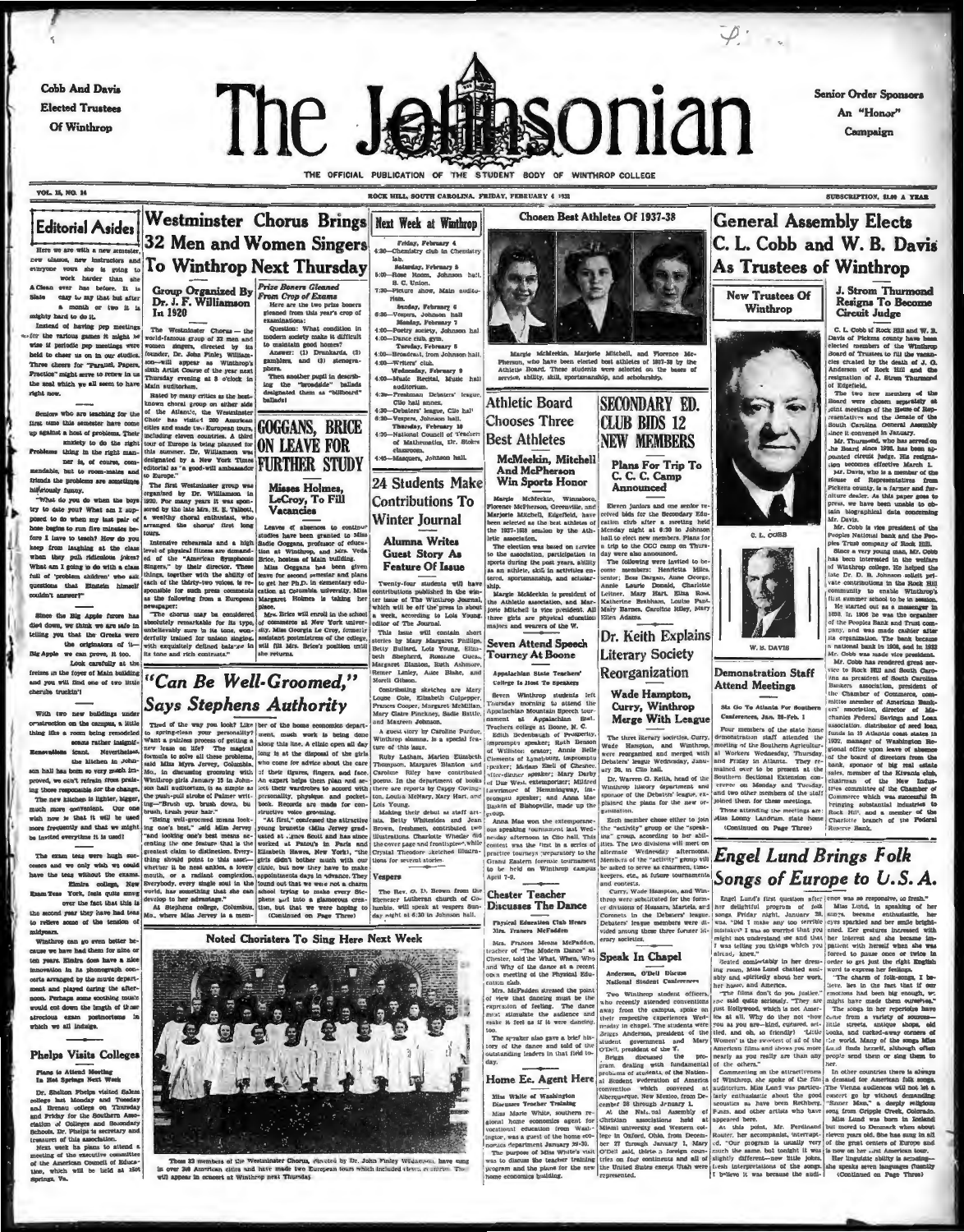



the crowds pour out for the weekwad, the crowds pour out for the weekwad, the

temember last year? There's that wonderful stretch<br>pril and the first of May when the world's so b...u. tilul. Those first gloriously warm weekends make traving like a sip of heaven's wine even if you do hap

ring is coming! Here you noticed all the brow<br>tite orderds that have appeared in the halls and<br>ight blows or two sneaking out of a cost?

Hoorah for Junior Follice! We noticed the post<br>for ixy-outs. Hope everybedy isn't determined to he<br>lead. Kat McCollum known how to get a crowd<br>k with and for her, we're observed.

What happened to Clameon last weekend? There we<br>almost one cadet around on the Winkhrop esmpus. (We<br>must be cute girla.)

It's the very season for Sara Teasdale's poetry. In<br>ame you can't locate the collection in the fibrary ask<br>Unery Evans for it, She can tell you just where to find<br>t and where all the lovely lines are.

P. C. mid-winters are over. Scads of us went down<br>t only one had an aviator fly over a thousand miles<br>meet her there.

"What you are to be, you're now becoming," said a<br>cr of motion. All the teachers are preaching early in<br>game, "What you are to make, yout no move making."<br>the neutrals to --reports will be out sometime in the<br>y near future ver of a

Frowns of disappointment: "Repther may meet on the Richards of the Richards and the promined to come for the Richards of the Richards of the Richards of the Richards of the Richards of the Richards of the materials of the ors who promised to come for the<br>course—in a tux maybe, at that

Try-suis for Manquer spring public pr<br>nu hald this week. All Winthrop's actresses<br>coller chance to show their abilities. es will hav

holidays are just around a corner of a



**EVALUATE THE SECTION AND MATERIAL SECTION AND SECTION AND TREATMONT DESIRIBATION TRANSPORT DESIRIBATION** of the shape of new books. As quead, however, some more hericans than solver that the same of our time and one the

plere if the only as builded as its like!<br>
The Energy State Definition of the same state of the counterparty's new power! To Have and Hever<br>
and energying Theories continues and the same state of the same<br>
of the same stat

campus prima. Prankina D. Roosevelt has stayed how twisted by result in a deligiblical bound long-group in the wind-mail of the limit contains interaction of the limit and bols defining the limit of the limit of the limit

pace parasits us to list only a few of the over 100<br>books that have been added to the library in the

...Co-op: A Noval of Living Togethe

- Starn ...........Oleander River<br>Stewart ........Remiet, Euvengal
- 
- 

Jucking<br>Amail Procedures<br>Anaching of The Pr

ne Johnsonia an wants to meets a rep security, thereuphass, and fairness in cavaring the<br>Minthrap campus, Will you kindly call our attention<br>to any fifture to mosurre up in these three fundaments EDITOR<br>BUSINESS MANAGER<br>REWS EDITOR<br>FEATURE EDITOR Wintlerap same.<br>to any fathers to measure

Editorials

HONESTY\_THE BEST POLICY

2

Honor and honesty are good words. In their<br>broadest sense they connote much that is re-<br>spectable, doesn, high-principled, fine. Some<br>concern has been expressed as to the amount<br>of really serious thought that is given to h vadays. esty not

esty nowadays.<br>
Are we guilty of being dishonest? Do we thoughtlessly fall into slip-shod habits which<br>
often lead us to borrow from others or to take<br>
advantage of privileges which have been given to us?

to us?<br>Perhaps the finest honesty is that which we<br>have with our inner selves. When we are ruth-<br>leasly honest with ourselves, that oft-mention-

leasily honest with ourselves, that often<br>nadio-speeding the violence sometimes finds itself appealing to us with a troubled, an anxious note. We would be more than amply repaid if we would be more than analy repaid if<br>we nann of absolute honesty with self. We would<br>find that cheating in any form was hurting<br>under-that we were losing inflaitely more than<br>we could possibly gain by it. We would find<br>that lies and evasions, no matter how insig cant they might seem at the time, were robbing us of our self-respect.

One who is honest with himself can not help but be 'sonest with others at all times and in that the word honorable may be used sincerely<br>and with no mental reservations whatsoever to<br>descrite each and every one of us.

### WE BEGIN AGAIN

Again we begin a new semester, and, as exit. In that it will be no good tomorrow. Instead, take<br>What are we going to do with our time this a few seconds off—use the time you're brush-<br>What are we going to do with our time this a few seconds off—use the time you

**Letters To The Editor** 

Have you ever stopped to think that as we are, so naw you view every not of ours can make her a little<br>stronger-or a little weaker. We have, as a heritage from<br>those who have grass before us, a magnificant ashed. We<br>have who have grass before us, a magnificant ashed. We<br>a

As to go through four years of friendly satociation,<br>we raise our standards of honor and integrity to a level

rihy of her. works in most nock of curselves today, as we begin a new<br>semester. Ask yoursaid: "Have I unconsciously let superlife<br>become tolerant of, if not scussily in sympathy with.

become tolerant of, if not sctostly in sympathy with some of these the<br>full scheme is not clust in the factor of the latest  $\lambda$ <br>is likew I constitutionly done what was structed of mericular that is<br>constantly to the set

ping stones to success, and they may for us. If we have pushment of many at some time, let's take a fresh "attended " and we all have at some time, let's take a fresh building of an even presider Winklows, taking note real pulsing an a refer presider winkloop, taking note real in our classes and on our camp

ber: "As we are, so is Winthrop' **JEAN McLADRIN** 

**JUST LINES** 

Now that I have wasse incompa the enuope of exama,<br>I can take a few minutes off to thank you for those six<br>lovely bures you again me during the gavy orderl. It helped<br>immensaly. Everytime I remembered the answer to .

food enke. Al least it made me feel spool and least in the face and a<br>decond semanter started off with a happ bang and<br>so much werk taat my "new semaster resolution" to study<br>every day for each day's analyzenent has gone h

tors would give us at much work that we couldn't go to

these provinces above presented a regular control and right in the midst of example-Windowsh I. Was perfectly marresous, but, obt how givestly. There wasn't a bound of the stock of the state have to corream, commit a murde

Lots of love,

F. S.: Humor has it that reports go out next week-d, so I don't think I'm coming home "til the last part

Talking about pictures reminds me of the one we

netion I forgot the answer to an exams, I forgot to<br>nember the answer by taking another slice of Devil's

Now that I have waded the

food cake. At least it made me feel good!

go to bed So I went to bed.

of February.

De rest Mother

puch the deluge of a

th a huge leng and

**BALLY** 

### Wheeler's Poetics Class Writes Composite Sonnet

It might have taken a whole class to do it, but critics any, the composite somes written by Dr. P. M.<br>Wheeler's students of porties is good. Therefore, we give<br>it to you, as a his of Winthrop originality that may<br>be will make a place for itself in this world gome day.

MARGARET REID

 $\begin{minipage}[c]{0.9\textwidth} \begin{tabular}{ll} \textit{m}{\textit{m}{\textit{m}{\textit{m}{\textit{m}{\textit{m}{\textit{m}{\textit{m}{\textit{m}{\textit{m}{\textit{m}{\textit{m}}}}}}} & \textit{if } \textit{m}{\textit{m}{\textit{m}{\textit{m}{\textit{m}{\textit{m}}}}} \\ \textit{Charkeston and The Ciledel & -a asonator }, \textit{if } \textit{h}{\textit{m}{\textit{m}{\textit{m}{\textit{m}}}}} \\ \textit{f}{\textit{am}{\textit{m}{\$ 

Everyhody knows her . . . Senior Order . . . treasurer of senior class . . . president of "decessed" Winthrop Literary society . . . double-

THE JOHNSONIAN

EDITOR

are best b

MRS. VERDEE C. HENDRICKS Winthrop lost a conscientious worker and a<br>a ahmma when Mrs. Verdes Cunningham Hen-<br>is died Tunsday night. Mrs. Hendric.ts was a<br>tuate of the class of 1916 and for the past ant

re to the al

certainy.<br>
She isole a great pride in her work, doing each<br>
is fits is a painstakingly accurate manner. The<br>
hearth appearance of the alumna rown was due<br>
hearth appearance of the alumna rown was delayed by<br>
Mr. Hearithch,

**SYMPATHY** 

The Johnsonian extends sympathy to Mary<br>Prances Roberts, whose father died in Lexington January 22.

seater? We realise that we are being trite

states at the unitate we mention "budgeting," but if we suggest planning your time, we do not mean making an inflexible schednie.

Plan your time in order that you may not<br>only get in the required amount for studying,<br>but so that you can get in a reasonable number

of movies; afternoons of skating, swimming,<br>tennis, or other sports; bull-seasions; parties;<br>and all the other phases of college life not con-

Don't bother to sit down now and make out le. We can tell you from experie

Personalites

 $\mathbf{r}$ 

nected with the curriculum.

 $\mathbf{r}$ 

Links Kelly<br>
Louise Johnson<br>
Margaret Altman<br>
Louise Fant

 $\bullet$  mass a person in embedding that the spherical state in the spherical state in the spherical state of the spherical state of the spherical state of the spherical state of the spherical state of the spherical state of

Twas just a kins I saked from you And you gave your sometries,<br>And you gave your consents.<br>And you gave your consents.<br>Tour kines you had lerb chore<br>When you seld "700" in tone so more,<br>My chest evented out in prish.<br>But when you showed me your technique<br>I

ar Sexuon the Official One States

Featuress

**Una Price (es** \$1.00 Per Yes **Jon Poles, By Mail** \$1.50 Per Yea Rates and

ing your tech-every night, and mentally plan<br>your next day. Plan it so that you have a balanced det of life, remembering always, of<br>anced det of life, remembering always, of<br>neuron considers the system of the conduction.

**LOOKING THE FIELD OVER** 

"Vinthrop students will choose their campus<br>leaders for another year within the next few  $oneh$ 

We believe that each girl should use and use wisely the privilege of expressing her

Here at Winthrop, as in South Carolina or search of the United States, we should carefully choose our leaders by merit. We should avoid "dirty polities"—mob spirit.<br>"Nothing is so uncertain or so worthless as "Nothing is so uncertain or so worthless as

voluments of the mob," Livy once said.<br>This historian of ancient Rome realized (at<br>the dawn of the Christian ara) the essential of

the day of the Christian ara) the essential of<br>field vidual judgment,<br>Eegin seaming the prospective leadern now.<br>On election days there is no time for carreful<br>consideration or seasible thinking. Keep a fevel<br>head and an u

tial office<br>holder. Does also have initiative? Is the dependable? Is also adaptable? Does also<br>have an open mind? is she persevering? What have an open mind? is she persevering? What<br>hold have been solved to the best of he

ands of good leadership.<br>Winthrop's future is eoncerned with the student leaders for 1938-39. Be a molder of that future by voting-sensibly.

### We Heard This Week--

"People have been drinking ever since there  $\pi \sim 0$  graps."—Libby Hopper, sophemore.  $...$  *gram* 

"The thing that has impressed me most about wind<br>throp is the many attractive personalities of the girls."<br> $-Dr$ , Furt.

 $\begin{array}{ccccccccccccc} \bullet & \bullet & \bullet & \bullet & \bullet \end{array}$ 

The negro peet is significant because he is more<br>than one solitary man seribhiling his imprimitions purely<br>for self-release-hele an entire root, a new people, crying, imprimitions,<br>imprimition in the lange of the simple s

One of our own students wrote this:

- I saw a bird one winter day; bright red Was he, with black upon his wings. He and the view of the celest busine and sie its fruit. He celest his eye, and period his head  $\overline{10}$  preened
- He cochen ma eye, and person can seem if the presence conditions of the showing off,"<br>"He's abouing off,"<br>"He's abouing off,"<br>I said, and laughed to see a bird's concelt.
- 
- 

You know, I never quite appreciated my "tou until I read this in Tos Pointer. Balleving that so you go on every day using your feet and not know their true value, I thought it would be crual not  $80000000$ ad be cruel not to let origally to read it too, so here it is-

Peet are highly necessary things. What would<br>hole by exillous be suited above by exilleted and the line of the use of<br> $\alpha$  per vessel movements are the line of the line of<br> $\alpha$  per stress and other lines are the summer of

num zane yoseyer, anat wasa sina weyald onor nosisma.<br>Inis anee (2008-10)<br>This area to express the server as well as the server and the server and the function bulk and sina a leg term of the server of the bulk of the ser

I siways knew that she Wasn't the only fish in the amends and now it occurs too late it occurs too late her am I the only buit. Campus-ing  $_{\rm RT}$ **MARTHA** ORE

**BUSINESS STAFF** 

ASSOCIATEE: Louise Coston, Sarah Shine, Vary Goston, Martha Goston, Martha Coston, International States, Nancy Black, Margie Denny, Sedech Lott, Anne William

Entreed as second class matter November 21, 1923, under the Act of March 3, Entre 1979, et postoffice to Roch Hill, S. C.

Rained First Among the College Newspapers of the South Cervines College Press.<br>Association<br>Mamber of South Carolina Press Association

Louise Jub<br>Bloom

BUSINESS MANAGER<br>ADVENTISING MANAGER<br>CIRCULATION MANAGER

全

We might as well look at all things from all angles<br>and it is pretty well acknowledged among the rah-rah<br>st that wave and runners of wars and nonsense as far<br>at that wave and runners of wars are all nonsense as far<br>at the as they are con

Namery Rhy:<br>Sing a anng of Europe<br>Highly civilized Sing a small of Europe<br>
Highly civilized<br>
Four and twenty mations<br>
Theroughly hynotized.<br>
When the haltles opened<br>
The bullets began to sing<br>
Wear't that a silly thing<br>
To do for any king?<br>
To do for any king?<br>
The kings w Issuing commands,<br>The queens were in the parlors<br>Ey otiquetic's demands,<br>The bankers in the counting house

away multiplying,<br>And all the rest were at the front<br>Doing all the dying,

This is thru the courtesy of "From My Soupbox" by<br>Don Calhoun in The Furman Hornet; the anonymous componer has got something there?

We just couldn't restat this little rhyme de to that great big Furman football star, Maddox, who is

Lovie-dovie,<br>Oh, sny sweet,<br>Don't you like<br>These things they say?

Oh, you don't!<br>You maaniv-we<br>Now the girl<br>Will go away.

This is going a bit from the rid get mad, "m  $de''$  to so sething which sh te left in the past. At least the inspiration should be but the ingenuity of Annie Camak, a sophomore, should be brought to the attention of the public. This poem was the preface to her blue book for examin

To Organic Chemistry<br>Organic is the hardest stuff.<br>Having to study it is really tough;<br>When you speak and try to bluff. lies. "That's not a

When you guin and try to tell Which equation-but, oh, well,<br>What's the use to sit and sigh? carn organic, so why try?

When the teacher with knowing eyes<br>Picks my paper to criticise<br>At this time I realize<br>At this time I realize<br>I should have begun to memoriae, Pormulas, equations, and problems, is<br>Now, too late, "the sad, but true.  $\overline{a}$  too

Olow, Dr. Naudain, anybody who could make any<br>thing about organic chemicity rhyme deserves an A-<br>even if her father is a port, too.)

enelf and nee It isn't too late to check up on you what you are neglecting and why your hest friend want tell you. Are you a Freshman Joe College? What can you do about it!

Frushuna Jue Gollage<br>Registered In Septemb<br>Looped in Golober,<br>Wasted time in Nevember,<br>Wasteland in Jueun September<br>And Chat was time September 30, And Chat was time of<br>Freehman Joe Coll

Are you a Mary with an eng-

Mary had a Hills slam<br>For overyons, and so<br>The lowes of her engageme<br>Were slways white as a

Her he

And An

Walk softly, you who live,<br>For death is near,

### (Oram, girla, cram) dor prin

If you have a good memory, you may recall that  $\pi$  and a few webs ago that we were printing two poems by Emily Harrison that have here is congled for public-<br>by Emily Harrison that have then scoopled for public-<br>tion. On

Walk Beftly Walk Saftly<br>Tread gently here.<br>Tread gently here.<br>For yonder in that room there lies<br>One who loved life and als that life could

give;<br>mds once beay with small tasks are

wil's beauty blank unto her syes.

de in A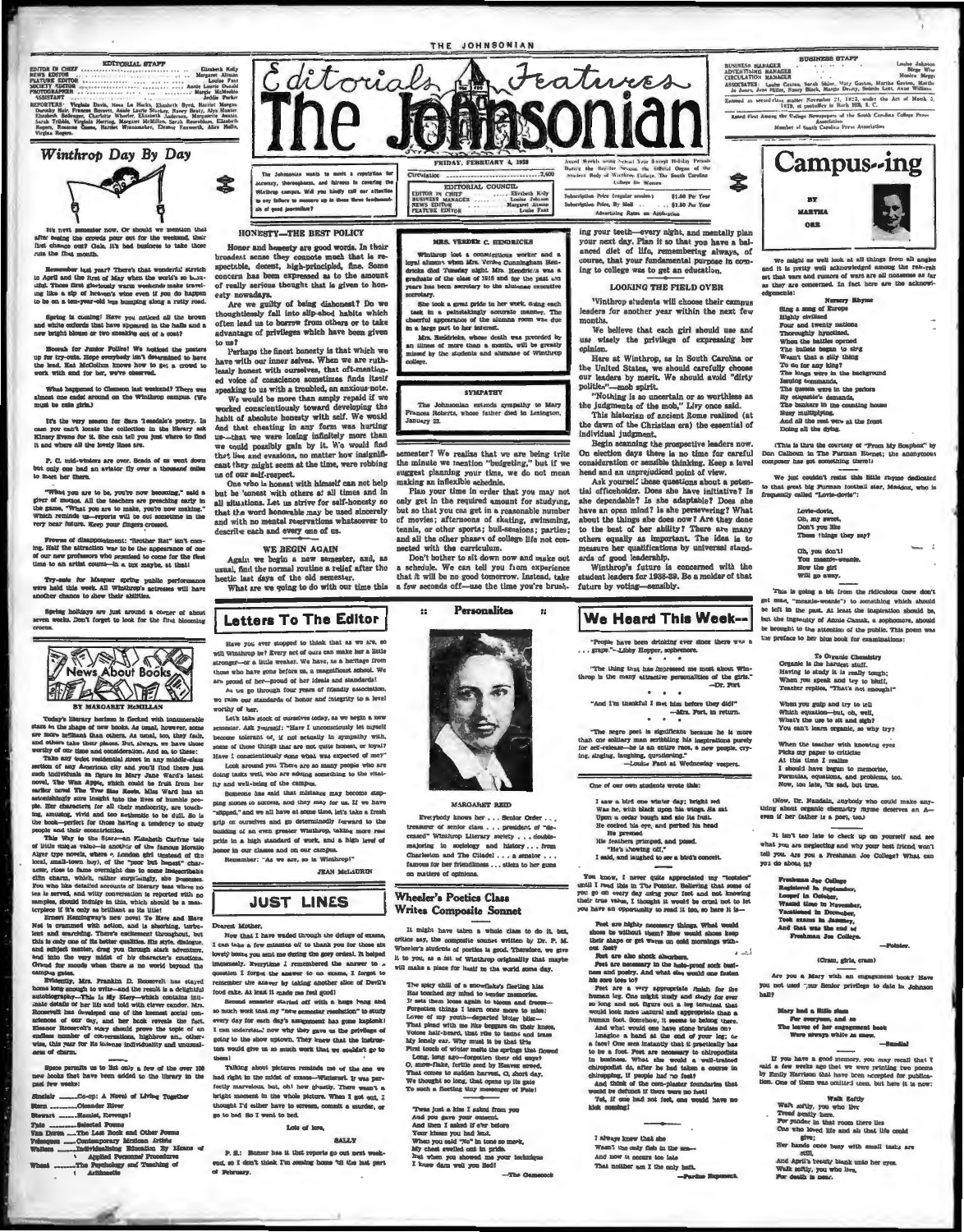**Enthusiastic Farm Groups** Personalia: Raise Money For Loan Funa A number of Winthrop studented the dances at P. C. I<br>weekend. They were: Virginia Da Eugenia Kendali, Mamic Kendri A WANKER AND FACTURE TO LOCATE IT LATER CONTROL ON THE CONTROL CONTROL CONTROL CONTROL CONTROL (THE CONTROL CONTROL CONTROL CONTROL CONTROL CONTROL CONTROL CONTROL CONTROL CONTROL CONTROL CONTROL CONTROL CONTROL CONTROL C Roddey Girls Enjoy Tea Masquers To Entertain At

ungeline

Hattle Higby, Emily John

Bomle Davis, a transfer studer rum Columbia college, has enre

Towell

**Valentine Party Thursday** esday Afternoon ---- garm uving in Roddey dormi-<br>
free Manquers will have a valentiery enjoyed a delight<br>
Roddey parlors Tuesday afternoon Johnson hall.<br>
Roddey parlors Tuesday afternoon Johnson hall. parlors Tuesday silemport in the party Tuesday at 4:46 in until 6. Addina, chief a constant of the party constant of Analysis (2) and the party constant of Analysis (2) and the books, was (2) the chief analysis (2) and th from 4 until 6.

 $\begin{minipage}[t]{.0\textwidth} \begin{tabular}{l|c|c|c|c} \multicolumn{1}{c}{\textbf{if} & \textbf{not} & \textbf{not} & \textbf{not} & \textbf{not} & \textbf{not} & \textbf{not} & \textbf{not} \\ \multicolumn{1}{c}{\textbf{if} & \textbf{not} & \textbf{not} & \textbf{not} & \textbf{not} \\ \multicolumn{1}{c}{\textbf{if} & \textbf{not} & \textbf{not} & \textbf{not} & \textbf{not} & \textbf{not} \\ \multicolumn{1}{c}{\textbf{if} & \textbf{not} & \textbf{not}$ 

mittee are: Frances Harter, chair-<br>man: Ines Crawford, Jean Moss,

### ace To Be Sponsored

Saturday Night By A. A. Eusemble Plays for Rotarian Saturday Night My A.A. [Sansamble Plays for Rotatians<br>
The Albidon is considered in the second of the Michain space of the Schedule<br>
area and Michael II and the second of the members of the Windows property<br>
and Michael I

en and refresher

# **Zeta Alpha Invites Chemis**

To Open Meeting Today Zeta Aipha, honorary che club, will have an open meeting for all past, present, and future chemical form

inhoratory.<br>The program will consist of stan<br>such as changin water to wine,<br>making fire pictures and burning<br>ter. There will also be an exhibit of<br>pictures made by the photography<br>cleanes

 $\overline{R}$ ments will be served in cal equipment

### **Canteen Consultiee Has**

"Dish Towel Hemming"

Not a corn huming but a dish<br>towel hemming was given the Canton committee of the Y by Miss<br>Chio Pink Thursday afternoon in Controller and Loppers hall.<br>Top and The Canton control and the invitation requested each nem-<br>the

hythation requested each mem-<br>to bring needle and thread. Aft-<br>a business discussion Miss Fink er a b

Dr. Macdonald Makes Talk (Hamey, a june from Anderson, is propositional proposition of the State and the method of the state of the State and the Washington on the Washington on the Cause and Care of the Press coup, Witch

**APITO** 

经合适

THE ICANE

SRETA GARBO In "CONQUEST"

Adm. 18c-25c<br>Nite 18c-28c

Tel

"THOROUGHBRED"<br>DON'T CRY"

With Judy Garlin

thing for your Valentine Parties.

Woolworth's Co.

dies, Novelties, and Party Favors. Most every-

We have a complete hne of Valentines, Can-



rr, and Lot

reaction is Batthen" was the control of a talk by Dr. W. E. Fort Jr.<br>of the Winkhrop commerce department at the meeting of Beta Alpha, and a re-<br>andemia commerce disk a re-<br>cent meeting in Johnson hall.

**Beaty, Barr Initiated** By Alpha Psi Omega

# National Honorary Dra

**RATTERREFS DRUG**<br>STORE, the

**Have Your Clother Cleaned** at

**ROCK'S LAUNDRY** 

and

**DRY CLEANERS** 

Rock Hill, S. C.

MARSHALL OIL

**COMPANY** 

**Quality Products** 

Dependable Service

Greases<br>ing ("), Cleaning So

Tires and Accessories<br>Wholesale - Retail

ciline, Mercesse, Oile and

Phone 630

**Contract May Park** 

We Dallwe

Nancy Beaty and Rebecca Barr<br>were initiated into Alpha Psi Omega, nation ty, January 25 at 4:30 o'clock in Johnson hall. Nancy, a junior from Anderson, is



Edaline Vickery, having recovered from serious burns received during<br>the Christman holidays, has returned to Winthrop,

the college p

cel le Winkings.<br>
Subset centres a Winkings cellares and interactions are cell then age in the position by Marie Cellares and the subset of the subset of the subset of the subset of the subset of the subset of the subset

Greenwood Group (1916)<br>
"Teaching of Elementary Belence" Another state loan fund for 4-14<br>
was the subject of Klence<br>
and the subject of Klence and the state loan fund for 4-14<br>
was the subject of Kalik (1916) and the sta

**ENGEL LUND BRINGS<br>FOLK SONGS TO U.S.**<br>Continued From Page One)

Flowers from you.

**KIMBALL'S** 

The Artistic Touch That Adds<br>So Much

Main Street

Phone 337



Hore, Mrs. Leroy Springs, a basilon signal the state 4-M gafar changes and the have evantifieded a total of \$550.00 this frame in the state and the have evantifieded a total of \$550.00 curve langer and curve and control c and sings nineteen. Her English is 3100.00. This find content<br>into a supersingly fastle, having just the sale of "The 4-H Glover and the<br>supersingly fastle, having just the sale of "The 4-H Glover and the<br>discussion for b

We have the newest in 82<br>Music. Stop in to see us "The first Engel Lund married WORKMAN-GREEN MUSIC<br>STORE

Your Feet, Then Be Able to Forget

RENIJRY

Next Door to Peoples Bank - Phone 227

Hardaway-Hecht Co. **Wholesale Grocers** 

CHARLOTTE, N. C.

Winthrop Receives **Two Live Oaks** As Christmas Gift

THE JOHNSONIAN

given to Winthrop as a Christgiven to Winkhrop as a Christopher and present by the Live Oaks<br>Booiety of America through Bidwin and Stephenson, president of<br>the Southwestern Louislana in-<br>withing the southwestern Louislana in-<br>and treatment of the soc

to mone occupatements of the condition of the party of the school and the field county was invited to send two her nation members from the field condition and the party of the school and the state state of the state state

SCHOOL OF NURSING

**DURHAM, N. C.** 

The Diploma of Graduate Nurse<br>a swarded after three years and the Degree of Bachelor of Belchorn<br>Mursing for two additional years of<br>sproved college work before or aft and the strained<br>of the causal of the entrance of the

Eskerdø

CHARLOTTE, N. C

PERIWINKLE TEA

**ROOM** 

Can Supply Your

Needs for Date Week

ete, for your "Room Parties"

Call 339

**Flowers** for Your

**Loved One!** 

**The Sweetest** Thought-For

Valentine

**REID'S** 

**FLOWER SHOP** 

nena Bread, Pies, Cookies

Two 2-year-old live caks were

The society has for the alm

Free onle-mass a resolution that the value of values,<br>" $\sim 0.00\,$  vollage campuses should have values to<br> $\sim 0.00\,$  and  $\sim 0.00\,$  campus,  $\sim 0.00\,$ <br> $\sim 0.00\,$  and  $\sim 0.00\,$  campus base of the base of<br> $\sim 0.00\,$ 

fety has sure, distri-<br>Me the culture, distri-<br>of appreciation of that To promote the culture<br>bution and appreciation<br>live oak-and a resolut

chance to ask pe

standing vocal, The farm women into a scheme and the Grunner, a scheme were a smith<br>jumstic and apprecia- tuntler and the originator of the transfer of the<br>ties of the college moreased the number of livel county council o **DUKE UNIVERSITY** 

tieth.<br>Dean.

on the intervals, district agent; and Miss and the intervals identifying the intervals of the intervals of the intervals of the intervals of the intervals of the intervals of the intervals of the intervals of the intervals

итъ сн WRIGHT'S CHIROPODY AND<br>IND HAIR CUTTING PABLOI

Phone 626<br>138 North Trade Street

Try Our Way and Be

**Faultless** 

**FAULTLESS** 

**DRY CLEANERS** 

**Buy Your** 

**FLAVOR-**

it's flavor.  $QUANTITY$  Two full glasses for the price of one.

**VALENTINES** 

**London Printery** 

ROYAL CROWN

COLA

HAS THREE IMPORTANT FEATURES!

QUALITY-<br>Tested and approved by GOOD HOUSEKEEPING<br>HUREAU.

"TRY IT AND YOU WILL ALWAYS BUY IT"

**R.C.Cola Bottling** 

Company

PHONE 267

Is is the choice of MILLIONS and they acclaim

at

Rock Hill, S. C.

of the



AN BE WELL GROOMED

trip sach druste, what she all In the open discussion follows

up land They were warned against wearin yellow and purple unless their com-<br>
plotting Phone BS<br>
plotting Western a margue ay to obtain:<br>
were given a margue ay to obtain:<br>
severe press a margue ay to obtain:<br>
non-home economics studied<br>
that the cold crease man

**Bring Us Your** 

Car Trophles

ment can take care of your

WEEK OF FEB. 1, 1928

 $-$  Mon. and Tues.  $-$ 

"LIVES OF A

Our modern service des

car's every need.

"Since my family is from Charles-<br>"Since my family is from Charles- $M$  and gove Sour new homes<br>intuiting system and the property of the mething mighty fine, I can tell<br> $u$ --" and with a knowing ... I've seen the ple

**BENGAL LANCER" GARY COOPER FRANCHOT TONE INCOME TAX SERVICE** rcian., of one of the go-<br>ictures of all times! CHAS. W. FREW *<u>Lic Acce</u>* **raday**, Bargain Day Office?<br>2rd Floor, Citizens Bank Bldg. **COLLEGE HOLIDAY** with Jack Benny  $\mathbf{r}$ **Martha Rave** Office, 792, Reald ne. 891-W **Burns and All** requirements are intelligence, chao-<br>notice and graduation from an est-<br>cepable high school; preference is<br>curve for ene or more years of suc-<br>censiul college work. The totion is<br>stop per year which includes all cost<br>of ma Return Date - 15c L. Fri. and Sai **REID'S SERVICE MAE WEST STATION** Catalogues and application forms,<br>which must be filed before August<br>first for admission September thir-<br>tituth, may be obtained from the<br>Dean. EDMUND LOWE In  $\frac{1}{16}$ EVERY DAY'S A HOLIDAY" At Your Service  $-$  Now Playing  $$ at Mannattan Merry-Go-All Times Round" Unusually attractive new arrivals in Spring Swenters and Skirts-\$1.95 and \$2.98 Striking New Sul'+4, Coats, Dresses and Millinery my steel Burst into color in the new accessories-Scarfs, Bags, Gloves, etc. Mary H. Gouled Opposite the Post Offels "Golden Opportunity" At the hast regular scale<br>and the Congress, legislation was ensured authorizing the establishment of a Cotton Rescursh Lahors-tory in consider the<br>problem of the colones growing filters. The filter in which the considerat The Biate that is fortunate chough to secure the pro-<br>boratory will be required to appropriate \$250,000 covering<br>t of its construction and in addition a suitable plot of set  $\overline{a}$  the cat of its o cost of its constructuon and us accused constant proton and the boundary Thereafter, the maintenance shid operation will be bound by the Pederal Government. It is estimated that the cost of operation which including the r ne by the including the research taffit, still be real considered in the constraints of the scale and the scale and the scale in the scale and the scale in the scale of the scale of the scale of the scale of the scale of the scale

ors from all acctions of the Nation, especially from the cotton<br>as, seeking first hand information averabled through the re-<br>ch facilities.

A golden opportunity presents itself to the Leral<br>atter of South Carolina to resulte a substantial serve to the furner and<br>complete for the excellent of the sympaton is photon to the endotion<br>spaces of the proposed to com -netab

Peoples National Bank ROCK HILL, S. C.



Work Call For and

Delivered